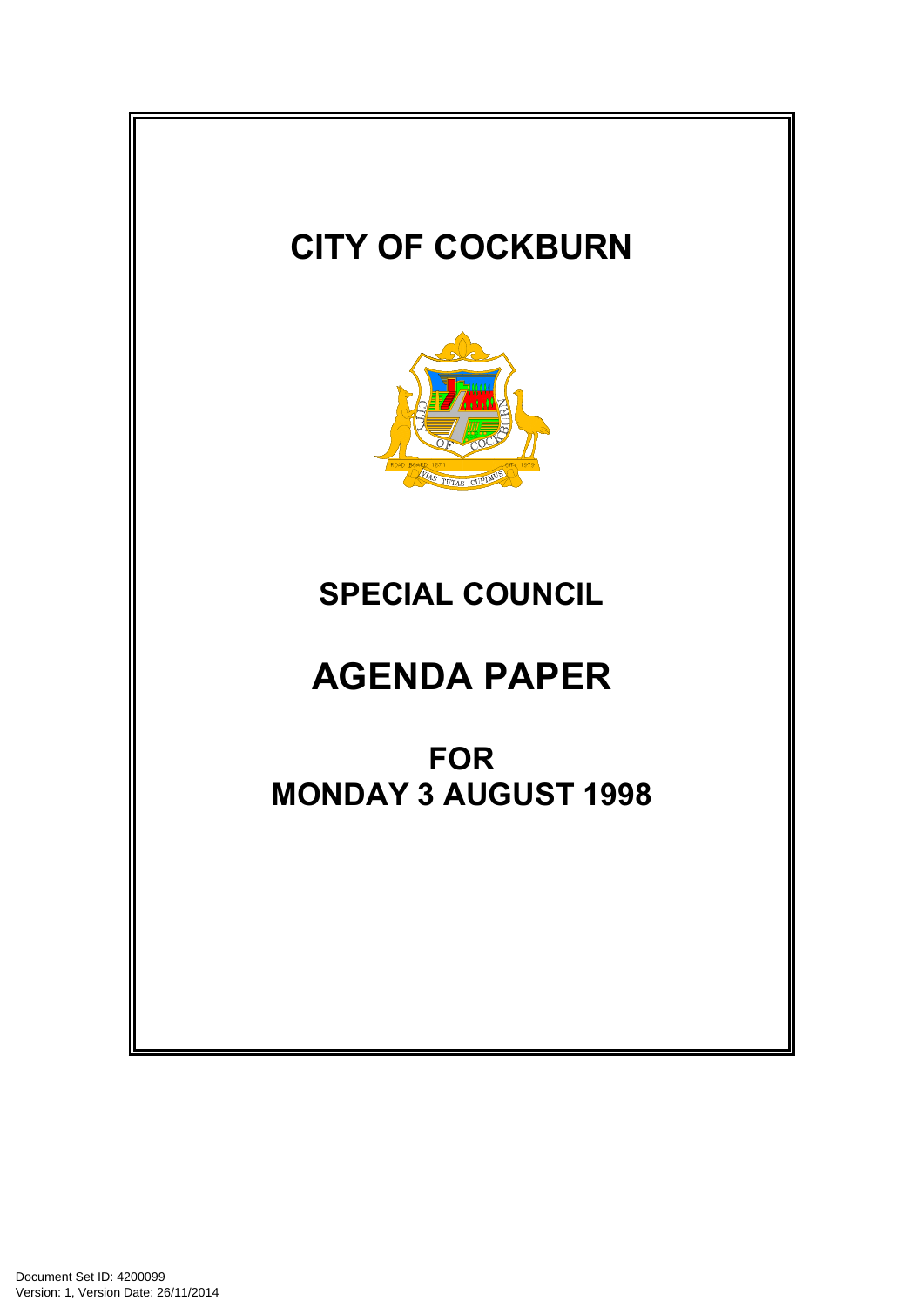# **CITY OF COCKBURN**

# **SUMMARY OF AGENDA TO BE PRESENTED TO THE SPECIAL COUNCIL MEETING TO BE HELD ON MONDAY, 3 AUGUST 1998 AT 7:30 P.M.**

## **Page**

| 1. APPOINTMENT OF PRESIDING MEMBER [IF REQUIRED]1         |
|-----------------------------------------------------------|
|                                                           |
|                                                           |
|                                                           |
| 5. (SCM8/98) - BUSINESS PLAN FOR A MAJOR LAND TRANSACTION |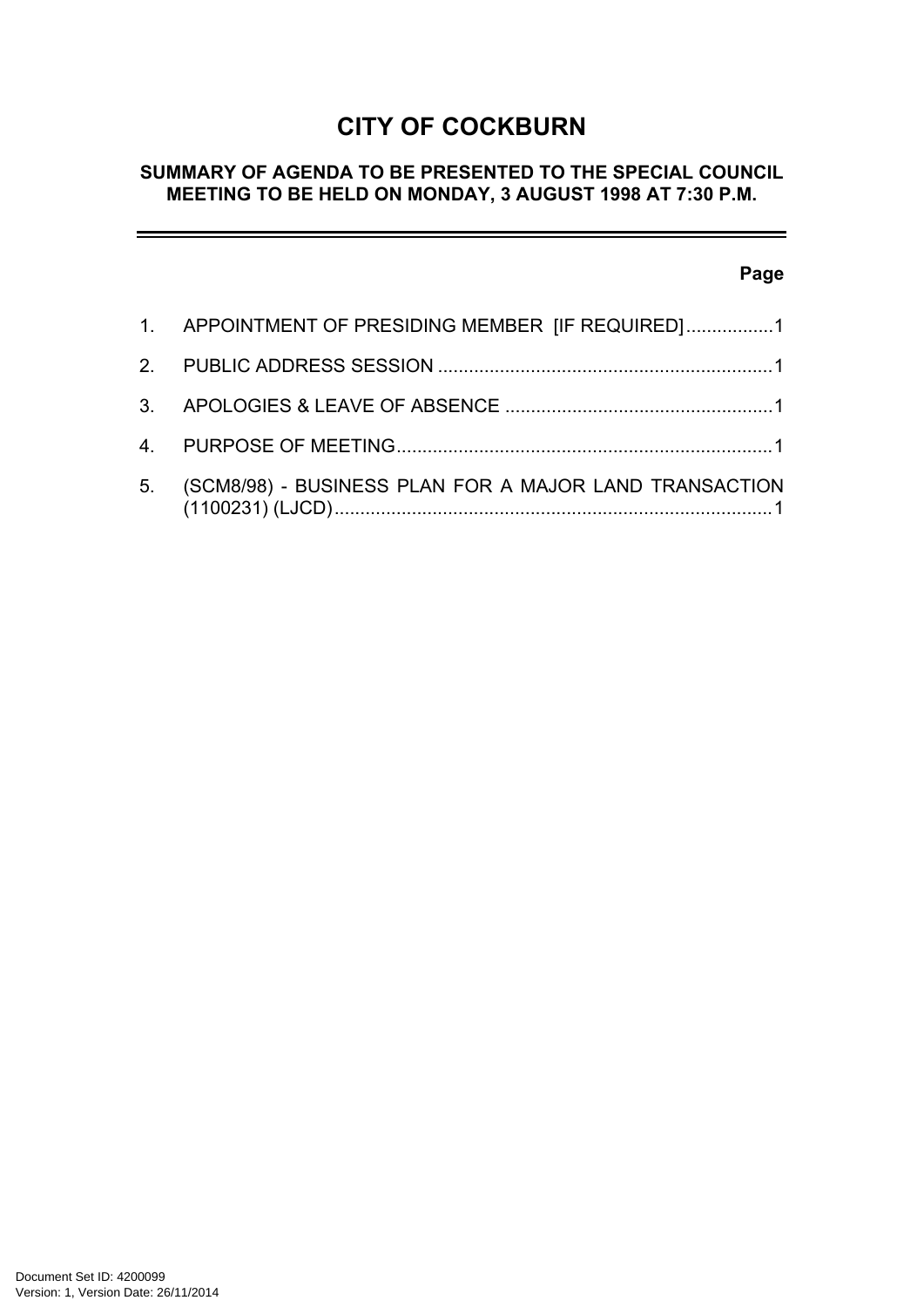# **CITY OF COCKBURN**

**AGENDA TO BE PRESENTED TO THE SPECIAL COUNCIL MEETING TO BE HELD ON MONDAY, 3 AUGUST 1998 AT 7:30P.M.**

## <span id="page-2-0"></span>**1. APPOINTMENT OF PRESIDING MEMBER [IF REQUIRED]**

## <span id="page-2-1"></span>**2. PUBLIC ADDRESS SESSION**

#### <span id="page-2-2"></span>**3. APOLOGIES & LEAVE OF ABSENCE**

Clr L. Humphreys - Leave of Absence Clr J. McNair - Apology

#### <span id="page-2-3"></span>**4. PURPOSE OF MEETING**

To discuss submissions received from the public in relation to Lot 14 Progress Drive, Bibra Lake as per Council's decision of the 16th June 1998.

#### <span id="page-2-4"></span>**5. (SCM8/98) - BUSINESS PLAN FOR A MAJOR LAND TRANSACTION (1100231) (LJCD)**

# **RECOMMENDATION**

That Council resolve to:

1. Receive the submissions lodged as recorded in the Schedule of Submissions;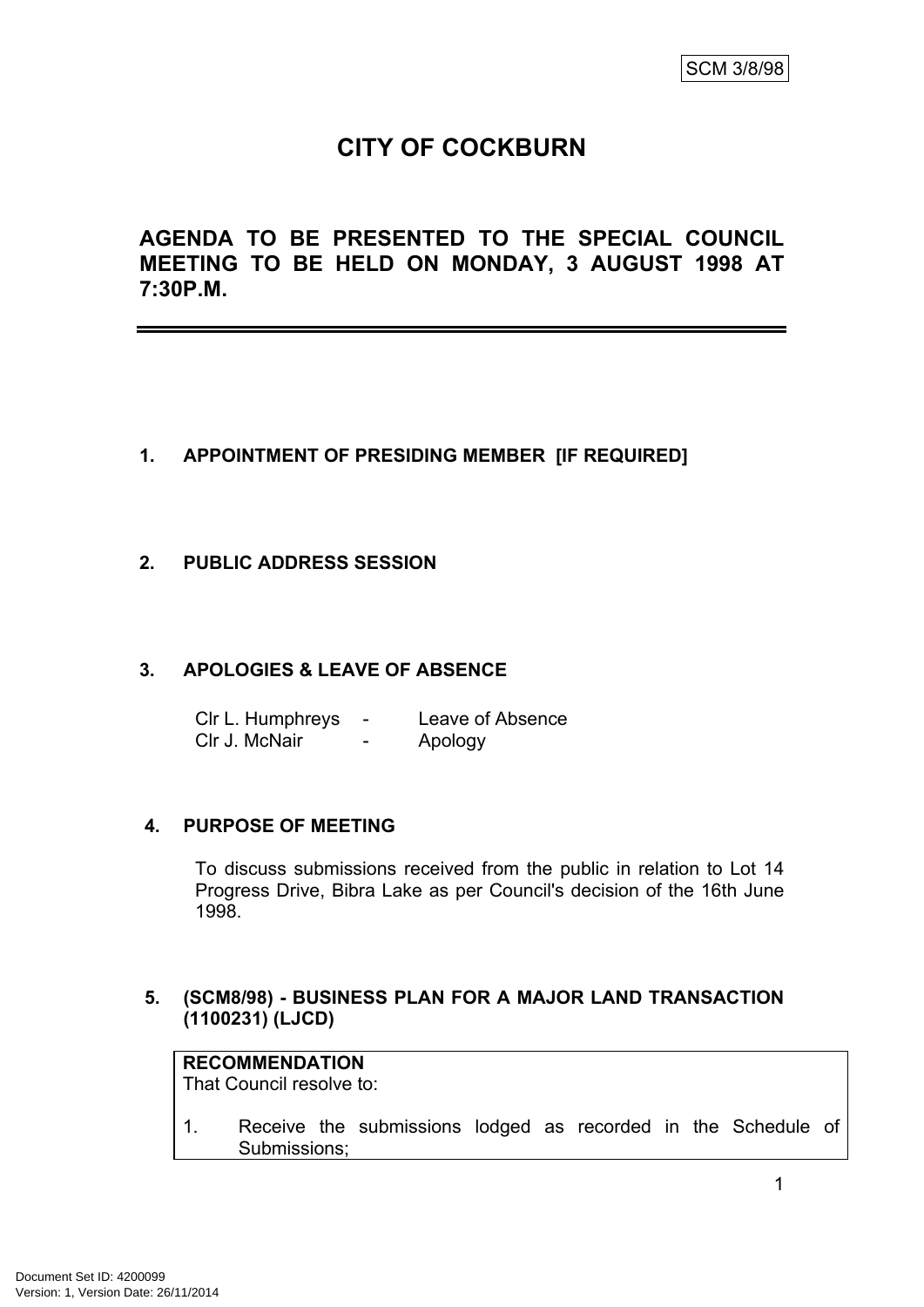- 2. In consideration of the submissions received, proceed with the sale of Lot 1 Progress Drive, Bibra Lake and the Lease of Lot 2 Progress Drive, Bibra Lake to the W.A. Croatian Association (Inc.) as proposed in the Business Plan prepared for this purpose.
- 3. Determine the extent of works to be undertaken with Council funds during 1998/99 up to an amount of \$222,450, as identified in the Schedule of Works contained in the Business Plan.
- 4. Inform all persons who lodged a submission of Council's decision and of Council's comment and response to their particular submission.

## **TO BE CARRIED BY AN ABSOLUTE MAJORITY OF COUNCIL**

## **COUNCIL DECISION**

## **CARRIED BY ABSOLUTE MAJORITY OF COUNCIL**

#### **Background**

Council, at a Special Meeting held on the 3<sup>rd</sup> June 1998, adopted a number of resolutions in relation to this matter. The progression of the matter was subject to the WA Croatian Association (Inc.) (W.A.C.A.) accepting that a Business Plan for a Major Land Transaction had to make a determination in relation to the submissions received and that the Business Plan was to be adopted by an Absolute Majority of Council.

The WA Croatian Association (Inc.) was duly advised of Council's decision dated 3 June 1998. Council received a letter from the WA Croatian Association (Inc.) dated 11 June 1998, advising that the Association had accepted the Council's resolutions in principle.

On receipt of the aforegoing letter, an advertisement was published in The West Australian on 17 June 1998, as prescribed by the Local Government Act 1995, inviting the public to inspect the Business Plan and to lodge a submission if they wish to do so and submissions closed on the 28 July 1998.

#### **Submission**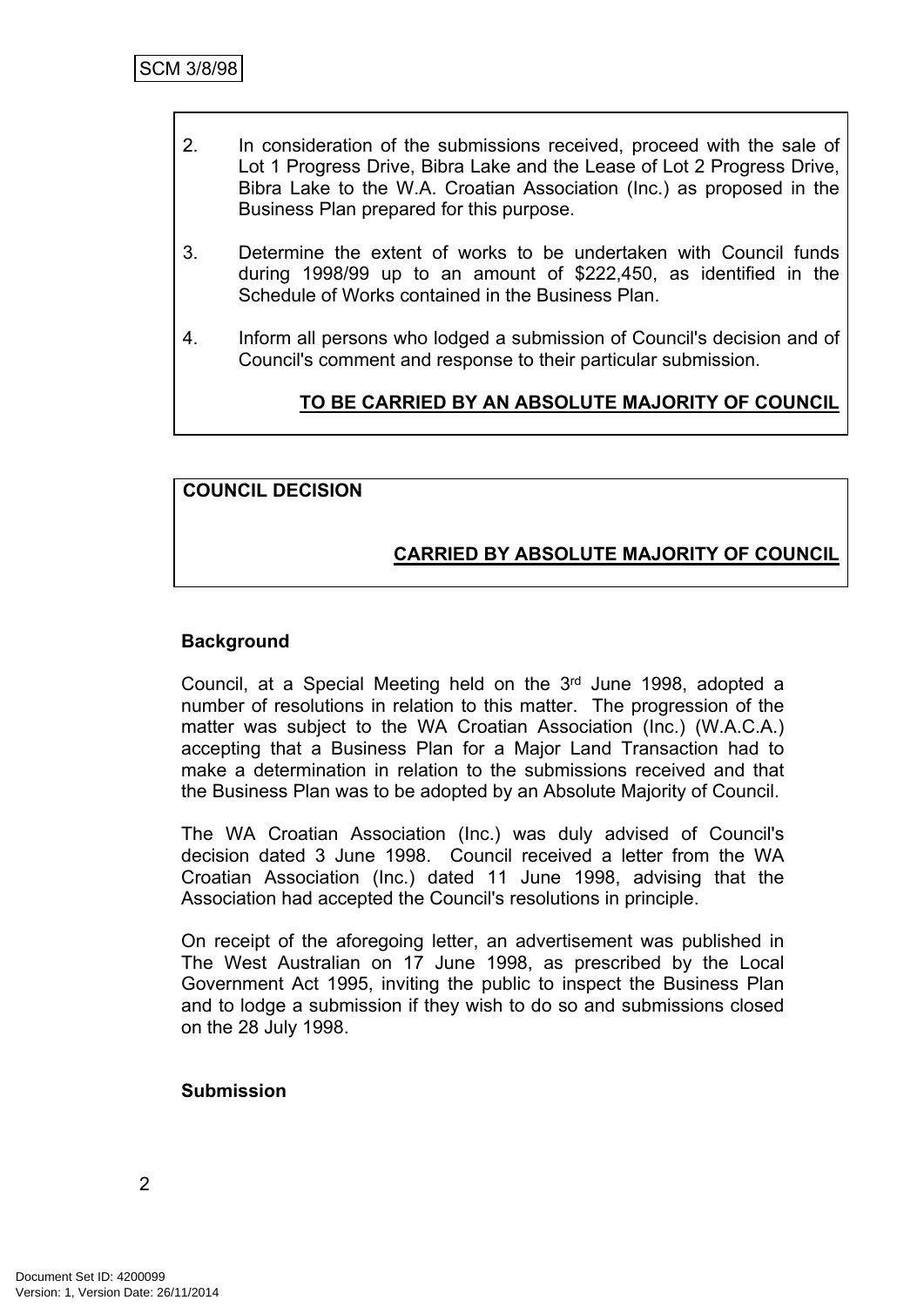Council is required to consider any submissions made and may decide **by Absolute Majority**, to proceed with the transaction as proposed or a proposal which is not significantly different from what was proposed.

If the proposal adopted is significantly different to that which was advertised, then the proposal is to be treated as a new proposal and must be re-advertised, inviting public submissions.

### **Report**

At the outset, it should be noted that the Major Land Transaction has not been provided for the Principal Activities Plan and such is stated in the Business Plan (a copy of the Business Plan has been provided under separate cover). The Annual Report is to make mention of this fact and what affect it had on Council achieving its objectives in relation to the Principal Activities Plan.

Submissions in respects to the Business Plan, closed at 4:00pm on the 28th July 1998 and twenty six (26) submissions were received.

In addition, further correspondence was received from Adventure World, requesting information relating to the proposal. This correspondence did not constitute a submission and has been separately responded to.

Furthermore, correspondence was received from Mr N. Mannow of Bibra Lake, raising various issues. This letter was also sent to the Department of Local Government, which subsequently advised Council to respond to these issues separately and not treat them as a formal submission. Accordingly, a separate response has been sent to Mr Mannow.

A Schedule of Submissions has been prepared and such, forms a part of this report. The schedule shows the name of the person or persons lodging the submission and the text of each submission which has been reproduced in its entirety. Also, the schedule records the comments made in respects to the submissions received.

Council should also stipulate its position in respect to the scheduling of works to be undertaken during 1998/99, as indicated in the attached schedule. While the majority of expenditure is in conjunction with costs associated with the W.A.C.A. development, Council needs to determine whether it wishes to engage itself in the development of the adjoining land (Lot 3) at the same time as the W.A.C.A. facilities earthworks are commenced. It has always been understood that the development of adjoining playing fields would not occur until a demonstrated need for such facilities was indentified.

Council's most recent decision in relation to this matter, was that the amount of "up to" \$222,450 would be allowed for during 1998/99. It is now appropriate for this decision to be made.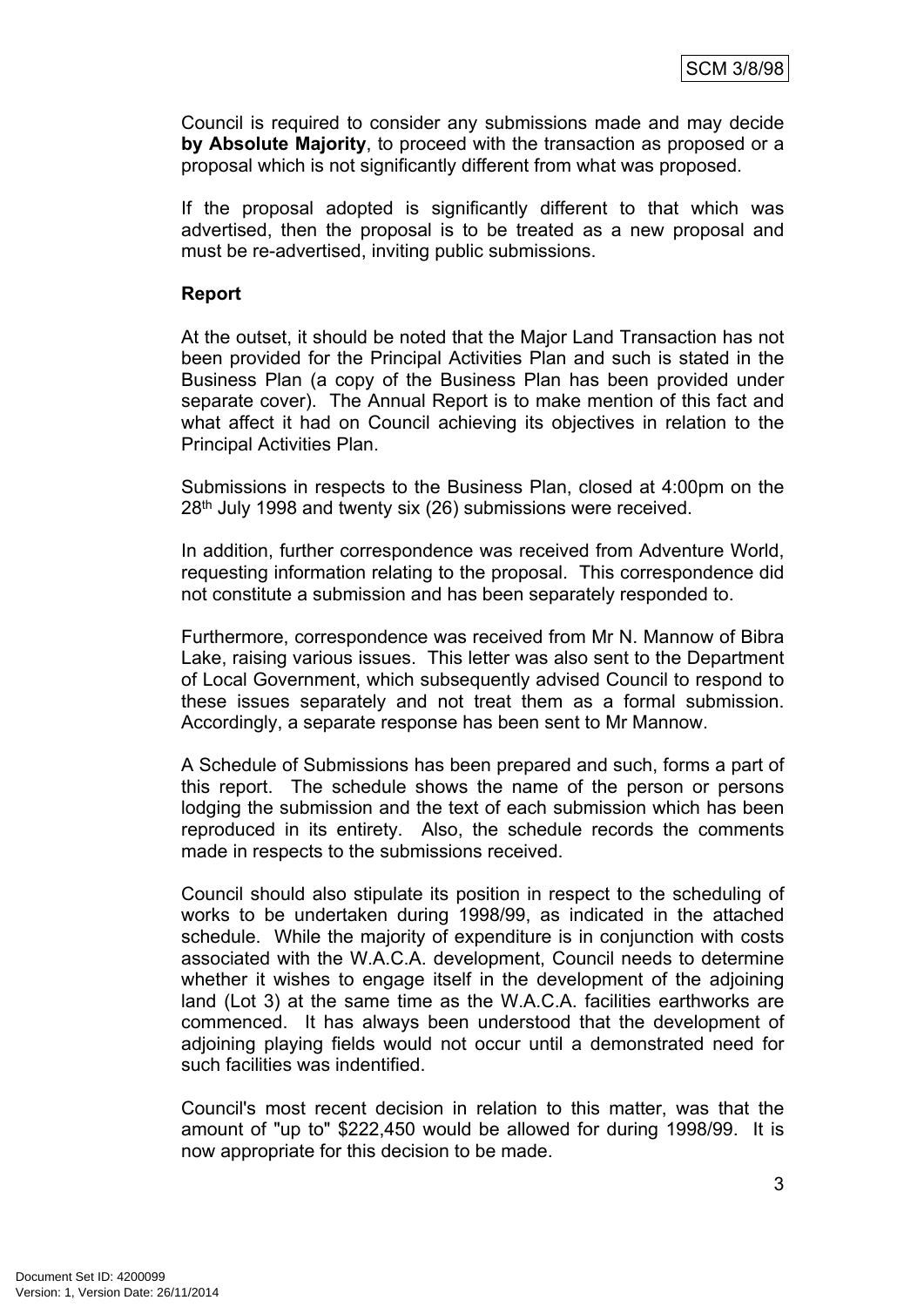# **Strategic Plan/Policy Implications**

# **Budget/Financial Implications**

As set out in the Business Plan.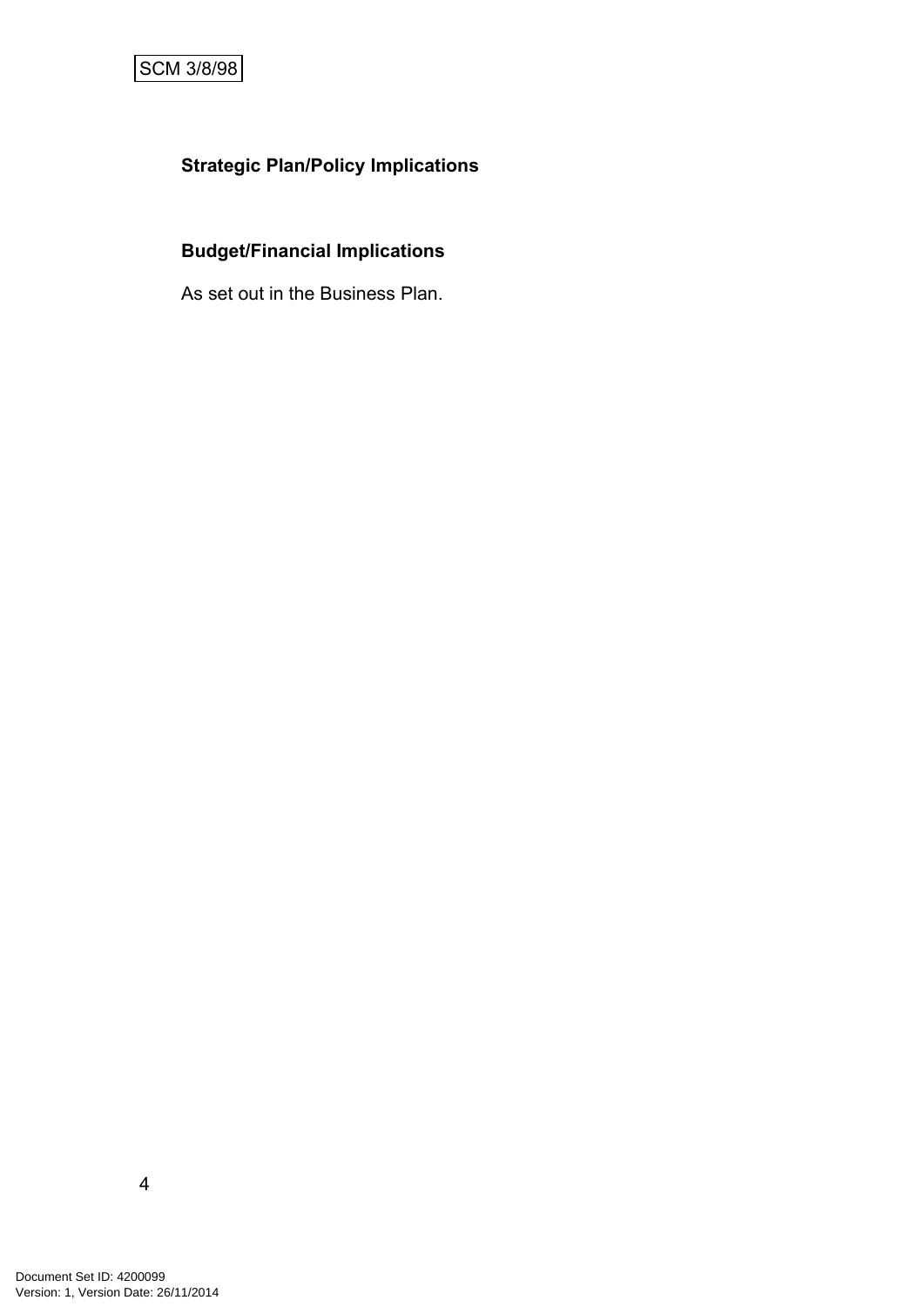# SCHEDULE OF SUBMISSIONS

# **BUSINESS PLAN FOR A MAJOR LAND TRANSACTION**

#### **THE SALE OF LOT 1 PROGRESS DRIVE, BIBRA LAKE AND THE LEASING OF LOT 2 TO THE WA CROATIAN ASSOCIATION (INC.) AND THE POTENTIAL DEVELOPMENT OF LOT 3 PROGRESS DRIVE, BIBRA LAKE**

|                | <b>NAME AND ADDRESS</b>                                                   | <b>SUBMISSION</b>                                                                                                                                                                                                                                                                                                                                                                                                                                                                                                                             |        |
|----------------|---------------------------------------------------------------------------|-----------------------------------------------------------------------------------------------------------------------------------------------------------------------------------------------------------------------------------------------------------------------------------------------------------------------------------------------------------------------------------------------------------------------------------------------------------------------------------------------------------------------------------------------|--------|
| 1              | <b>Tomislav Tomich</b><br>14A Pilgrim Way<br><b>HAMILTON HILL WA 6163</b> | I'm Soccer enthusiastic person, and I'm also a The su<br>resident of City of Cockburn, therefore I strongly<br>support the project of Soccer Stadium being built<br>in our City, as stated in Cockburn Gazette dated<br>26th of June 1998.                                                                                                                                                                                                                                                                                                    |        |
| $\overline{2}$ | Robert Tomich<br>14A Pilgrim Way<br>HAMILTON HILL WA 6163                 | I'm Soccer enthusiastic person, and I'm also a<br>resident of City of Cockburn, therefore I strongly<br>support the project of Soccer Stadium being built<br>in our City, as stated in Cockburn gazette dated<br>26th of June 1998.                                                                                                                                                                                                                                                                                                           | The st |
| 3              | Ljubica Tomich<br>14A Pilgrim Way<br><b>HAMILTON HILL WA 6163</b>         | I have sighted Local Government Notice in West   The su<br>Australian News-Paper on 17 <sup>th</sup> of June, stating<br>major Land transaction in BIBRA-LAKE. I have<br>also read in Cockburn Gazette, dated 26th June<br>1998 approval of Soccer Stadium development.<br>I'm Soccer enthusiastic person, and I'm also<br>Rate payer of City of Cockburn, therefore I<br>strongly support the project of Soccer Stadium<br>being built in our City, as there is no quality<br>facilities in our city, that project may be what we<br>needed. |        |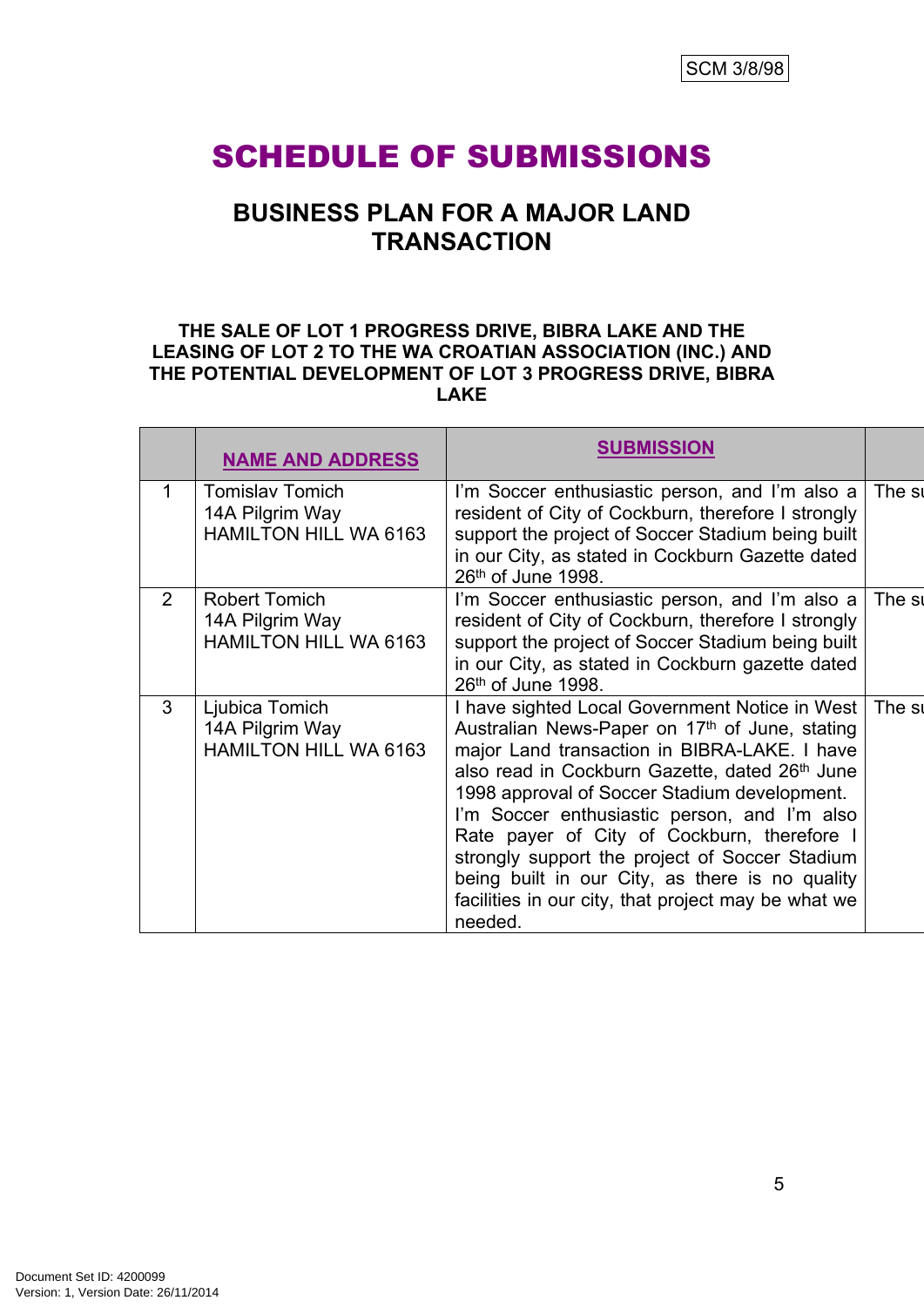|                | <b>NAME AND ADDRESS</b>                                          | <b>SUBMISSION</b>                                                                                                                                                                                                                                                                                                                                                                           |        |
|----------------|------------------------------------------------------------------|---------------------------------------------------------------------------------------------------------------------------------------------------------------------------------------------------------------------------------------------------------------------------------------------------------------------------------------------------------------------------------------------|--------|
| $\overline{4}$ | <b>Rafael Tomich</b><br>14A Pilgrim Way<br>HAMILTON HILL WA 6163 | I have sighted Local Government Notice in West<br>Australian News-Paper on 17th of June, stating<br>major Land transaction in BIBRA-LAKE. I have<br>also read in Cockburn Gazette, dated 26th of<br>1998 approval of Soccer<br>Stadium<br>June<br>development.<br>I'm Soccer enthusiastic person, and I'm also                                                                              | The st |
|                |                                                                  | Rate payer of City of Cockburn, therefore I<br>strongly support the project of Soccer Stadium<br>being built in our City, as being stated in Media<br>report dated as mentioned above.                                                                                                                                                                                                      |        |
| 5              | M Gaspar<br>4 Arlington Loop<br>COOGEE WA 6166                   | I'm Soccer enthusiastic person, and I'm also<br>resident of City of Cockburn, therefore I strongly<br>support the project of Soccer Stadium being built<br>in our City, as stated in Cockburn Gazette dated<br>26th of June 1998.                                                                                                                                                           | The st |
| 6              | L Gaspar<br>4 Arlington Loop<br>COOGEE WA 6166                   | I have sighted Local Government Notice in West<br>Australian News Paper on 17th of June 1998,<br>stating major Land transaction in BIBRA-LAKE. I<br>have also read in Cockburn Gazette, dated 26th<br>of June 1998 approval of Soccer Stadium<br>development.<br>I'm Soccer enthusiastic person, and I'm also<br>resident of City of Cockburn, therefore I strongly<br>support the project. | The st |
| $\overline{7}$ | A & K Budimir<br>233 Spearwood Avenue<br>SPEARWOOD WA 6163       | My husband and I give our support to the<br>proposed sporting development at Lot 14<br>progress Drive, Bibira Lake.<br>We believe it will be a benefit to young and old,<br>and look forward to using the facilities.                                                                                                                                                                       | The st |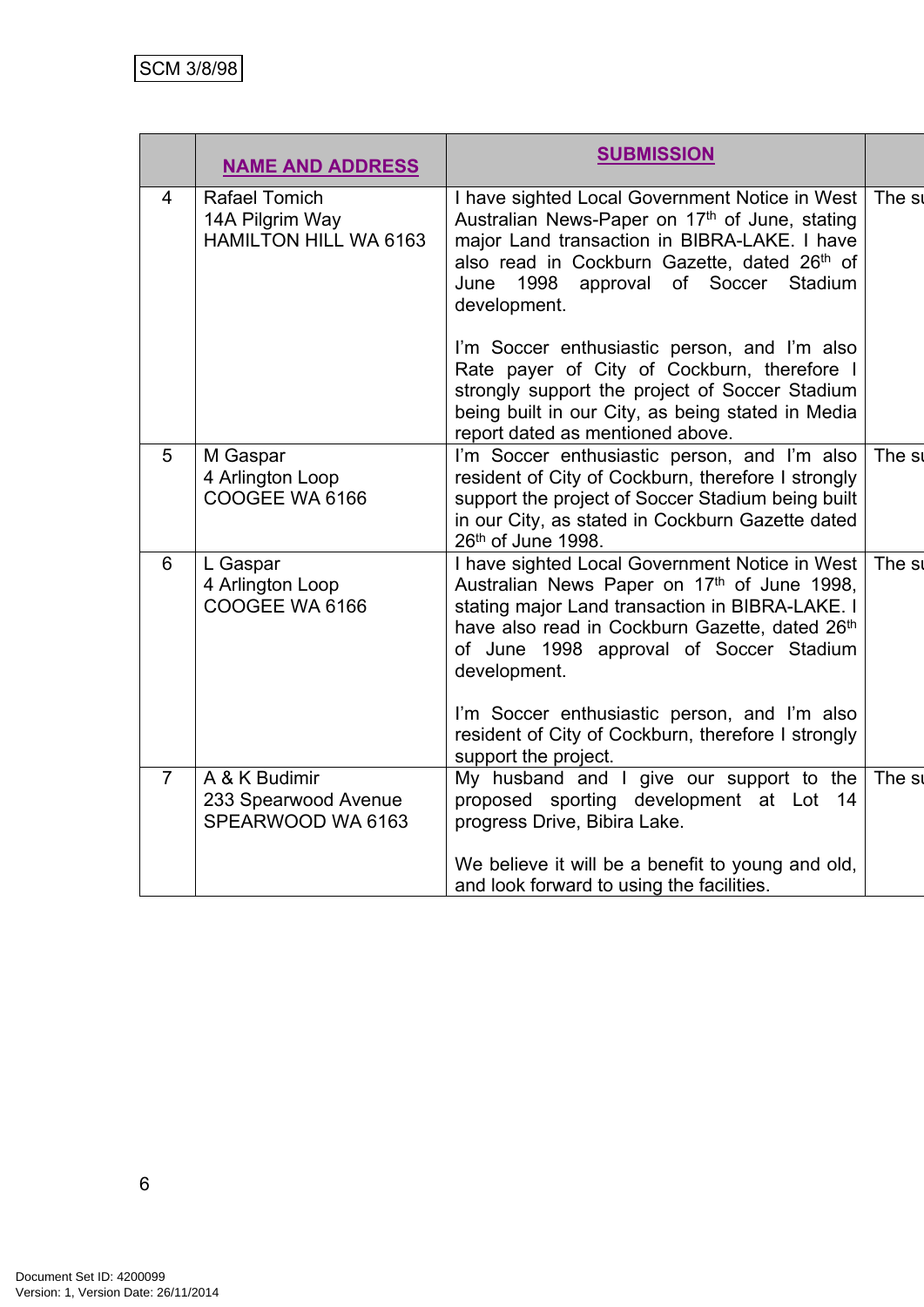|                 | <b>NAME AND ADDRESS</b>                                    | 2.<br><b>SUBMISSION</b>                                                                                                                                                                                                                                                                                                                                                                     |        |
|-----------------|------------------------------------------------------------|---------------------------------------------------------------------------------------------------------------------------------------------------------------------------------------------------------------------------------------------------------------------------------------------------------------------------------------------------------------------------------------------|--------|
| 8               | M Le Couteur<br>21 Capstone Rise<br>COOGEE WA 6166         | I wish to advise of my total support for this<br>development, and appreciation of Council's<br>considerable contribution to the matter.                                                                                                                                                                                                                                                     | The st |
| 9               | I Milos<br>7 Lygon Court<br>NORTH LAKE WA 6163             | Please note that I wish to express my support<br>for the proposed development of sporting<br>facilities on lot 14 Progress Drive, Bibra Lake.<br>Sometimes it takes courage and determination<br>to do right things. Well done so far.                                                                                                                                                      | The si |
| 10 <sup>1</sup> | J & D Odak<br>231 Spearwood Avenue<br>SPEARWOOD WA 6163    | We are writing to thank Council for its support of $\vert$ The sull<br>the proposed<br>above [lot 14 progress Drive,<br>Bibra Lake]<br>development for our<br>local<br>community.<br>This sporting facility will be of great benefit to<br>families and groups in this area and will be most<br>appreciated.                                                                                |        |
| 11              | D Vukosav<br><b>Bacich Mews</b><br>MUNSTER WA 6166         | I'm Soccer enthusiastic person, and I'm also<br>resident of City of Cockburn, therefore I strongly<br>support the project of Soccer Stadium being built<br>in our City, as stated in Cockburn Gazette dated<br>26th of June 1998.                                                                                                                                                           | The st |
| 12              | <b>Vic Pecotic</b><br>13 Fairview Street<br>COOGEE WA 6166 | I have sighted Local Government Notice in West<br>Australian News Paper on 17th of June 1998,<br>stating major Land transaction in BIBRA-LAKE. I<br>have also read in Cockburn Gazette, dated 26th<br>of June 1998 approval of Soccer Stadium<br>development.<br>I'm Soccer enthusiastic person, and I'm also<br>resident of City of Cockburn, therefore I strongly<br>support the project. | The st |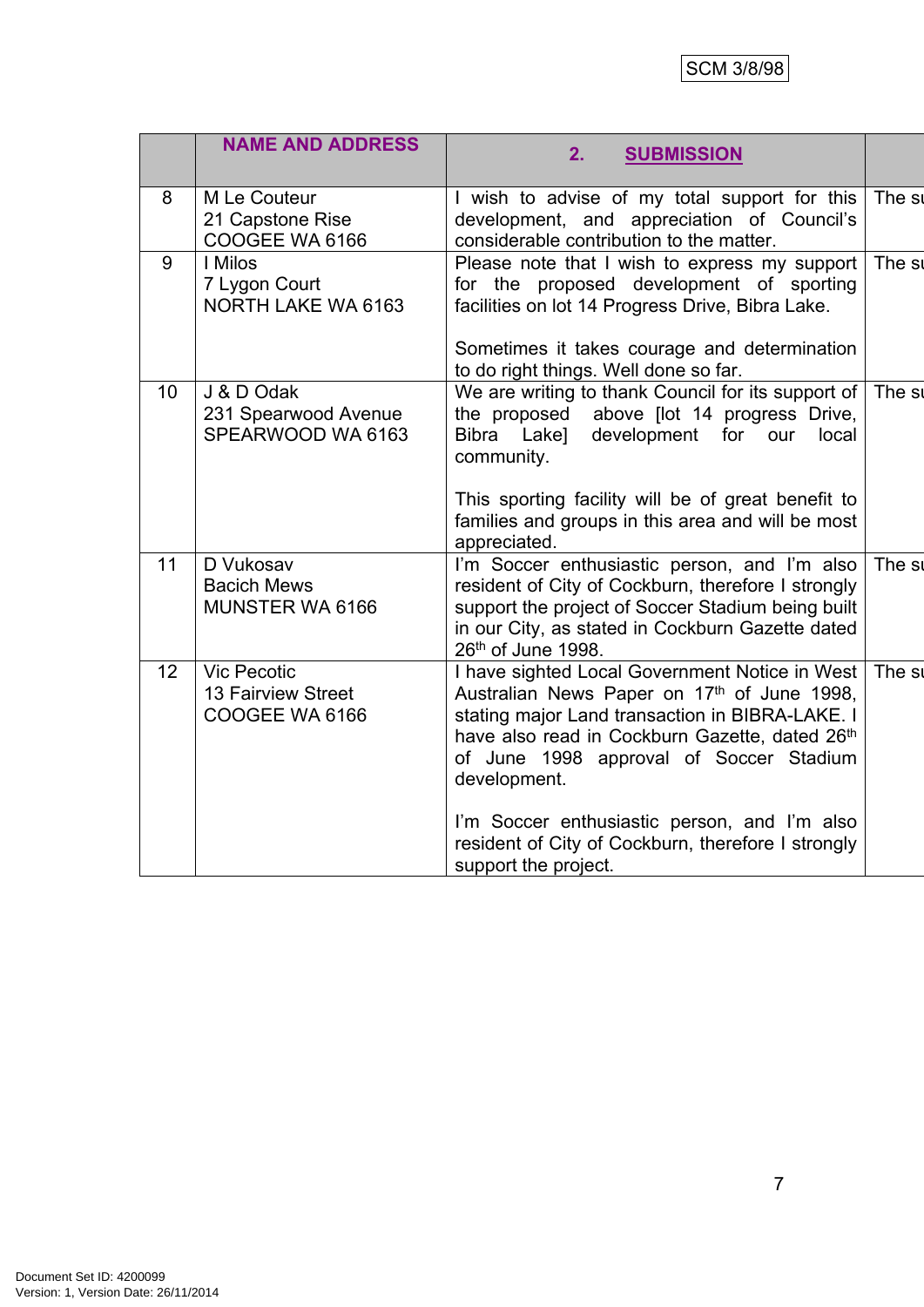|    | <b>NAME AND ADDRESS</b>                               | 4.<br><b>SUBMISSION</b>                                                                                                                                                                                                                                                                                                         |        |
|----|-------------------------------------------------------|---------------------------------------------------------------------------------------------------------------------------------------------------------------------------------------------------------------------------------------------------------------------------------------------------------------------------------|--------|
| 13 | S Bakhout<br>1 Gurney Street<br>SPEARWOOD WA 6163     | In regard to the development proposed for lot 14<br>Progress Drive, Bibra Lake, I would like to say<br>that I am in full support of the Council plans and<br>proposal for the sporting facility proposed.<br>Hence I would like to register my support for this<br>proposed development.                                        | The st |
| 14 | M Pecotic<br>13 Fairview Street<br>COOGEE WA 6166     | I'm Soccer enthusiastic person, and I'm also resident<br>of City of Cockburn, therefore I strongly support the<br>project of Soccer Stadium being built in our City, as<br>stated in Cockburn Gazette dated 26th of June 1998.                                                                                                  | The st |
| 15 | G Roglic<br>40 Gerald Street<br>SPEARWOOD WA 6163     | Dear friends as a ratepayer for the past 45 years<br>I have been following whole concept of the lot 14<br>in Progress Drive Bibra lake.<br>Congratulations to all on the job done so far. To<br>the whole project I am giving unreserved<br>support.                                                                            | The st |
| 16 | A Krapljanov<br>37A Kent Street<br>SPEARWOOD WA 6163  | Please note that I wish to express my support<br>for the proposed development of sporting<br>facilities at lot 14 Progress Drive, Bibra Lake.<br>Additionally I would like to thank council for its<br>community mindedness in providing these<br>facilities and supporting the community groups<br>who will benefit from them. | The st |
| 17 | <b>Glenn Mann</b><br>3 Twain Close<br>MUNSTER WA 6166 | I would to voice my support for the above<br>[Development of Lot 14 Progress Drive Bibra<br>Lake] proposed development.<br>As a Cockburn ratepayer I welcome the<br>opportunity to increase the recreational outlets in<br>this area.                                                                                           | The st |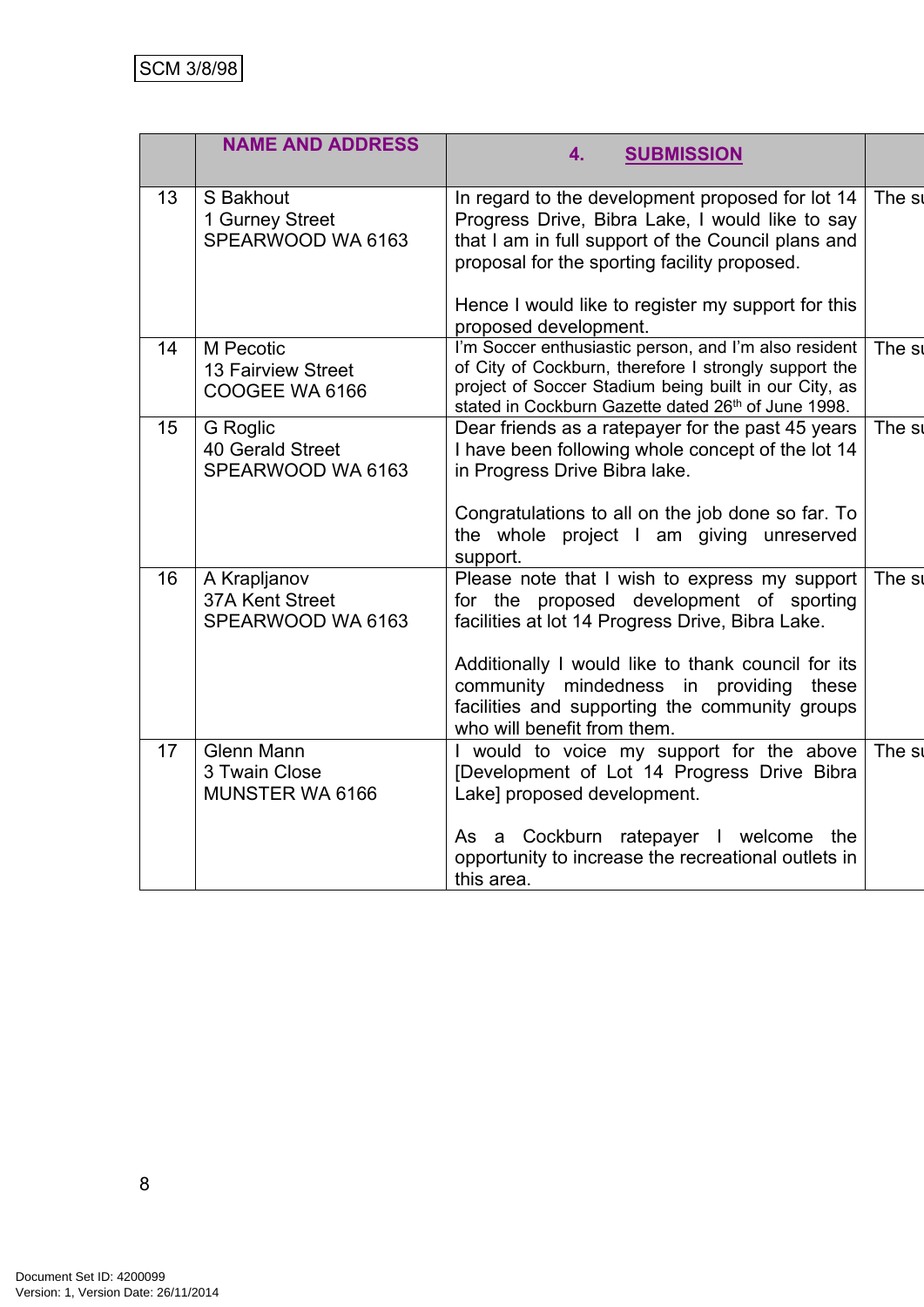# SCM 3/8/98

|    | <b>NAME AND ADDRESS</b>                               | <b>SUBMISSION</b><br>6.                                                                                                                                                                                                                                                                                                                                                                                                                                                                                                                                                                                                                                                                                                                                                                  |        |
|----|-------------------------------------------------------|------------------------------------------------------------------------------------------------------------------------------------------------------------------------------------------------------------------------------------------------------------------------------------------------------------------------------------------------------------------------------------------------------------------------------------------------------------------------------------------------------------------------------------------------------------------------------------------------------------------------------------------------------------------------------------------------------------------------------------------------------------------------------------------|--------|
| 18 | V Beus<br>5 Buchanan Rise<br>COOGEE WA 6166           | In regards to a proposed development at lot 14<br>Progress Drive Bibra Lake.<br>I express great support for the above sporting<br>and cultural centre and am quite certain that<br>such development is going to bring joy to a lots<br>of children as there is a quite number of<br>youngsters living in this area who are going to<br>benefit greatly from such recreational centre.                                                                                                                                                                                                                                                                                                                                                                                                    | The st |
| 19 | <b>Tony Beus</b><br>5 Buchanan Rise<br>COOGEE WA 6166 | In regards to a proposed development at lot 14<br>progress Dr Bibra Lake.<br>I express great support for the above sporting<br>and cultural centre, and can assure you it is<br>about time that this junior soccer club has a<br>permanent home as we are getting quite<br>annoyed at the extraordinary task of moving in<br>all the equipment, goals, nets, fridge's etc, at the<br>beginning of each season and then going as the<br>season ends moving everything out. I am certain<br>this development will bring great joy and relief to<br>all at West Knights Junior Soccer Club.<br>Therefore I strongly urge you to finalize this<br>sporting centre development as quickly as<br>possible so that the children can begin their<br>soccer season with a minimum of disturbance. | The su |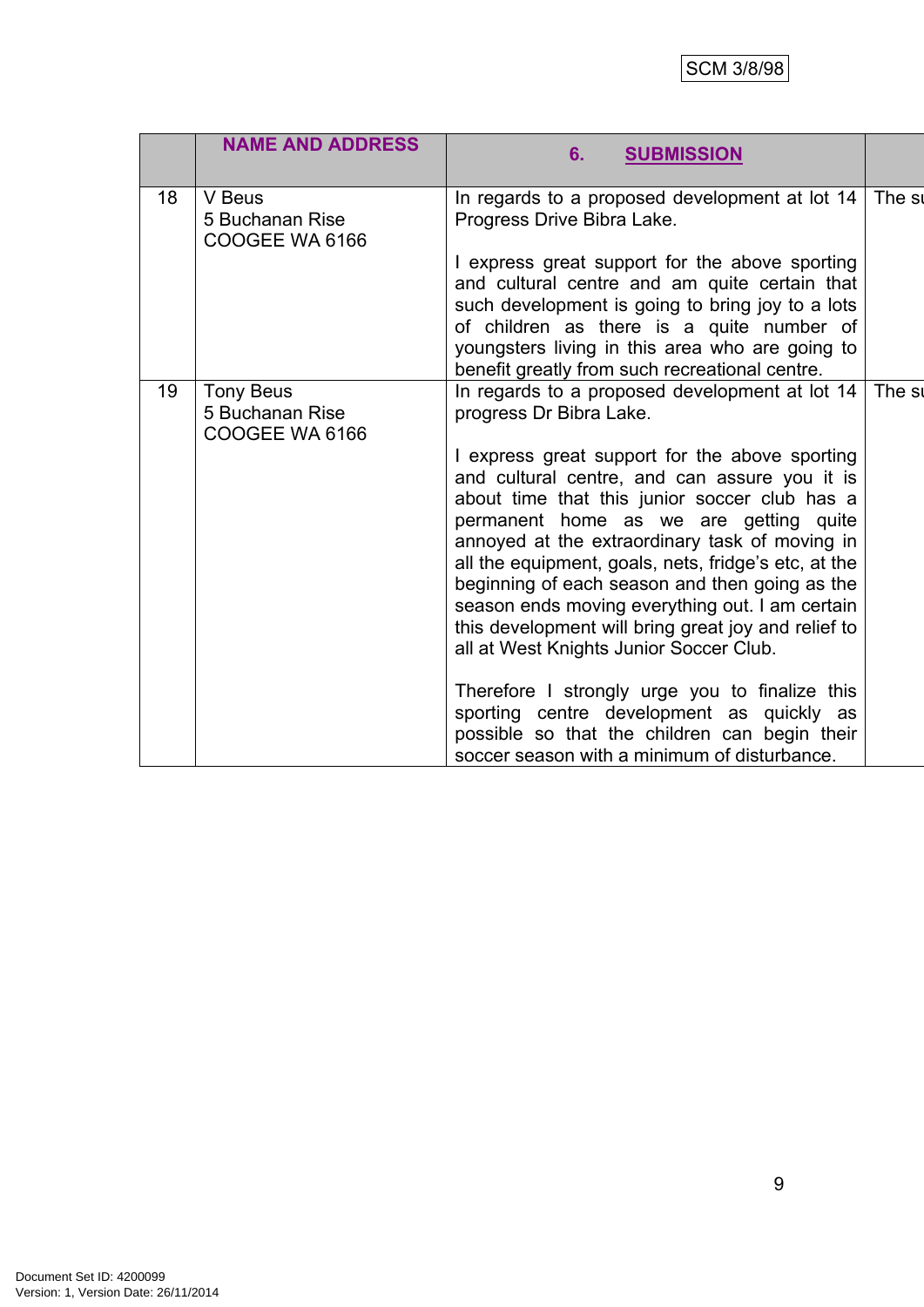|    | <b>NAME AND ADDRESS</b>                                       | 8.<br><b>SUBMISSION</b>                                                                                                                                                                                                                                                                                                                                                                                                                                                                                                                                                                                                                                                                                                                                                                                                                                                                                  |                                                              |
|----|---------------------------------------------------------------|----------------------------------------------------------------------------------------------------------------------------------------------------------------------------------------------------------------------------------------------------------------------------------------------------------------------------------------------------------------------------------------------------------------------------------------------------------------------------------------------------------------------------------------------------------------------------------------------------------------------------------------------------------------------------------------------------------------------------------------------------------------------------------------------------------------------------------------------------------------------------------------------------------|--------------------------------------------------------------|
| 20 | Colin Crook<br><b>1B Doolette Street</b><br>SPEARWOOD WA 6163 | previously opposed<br>to Council's<br>was<br>involvement in this development because of the<br>perceived bias towards financially favouring the<br>only tenderer, namely the WACA. The original<br>arrangement [hypothetical?] whereby 50% of Lot<br>14 was to be sold at market value, [\$500,000<br>approx.] and this money would develop<br>Council's remaining 50% was feasible and fairly<br>equitable.                                                                                                                                                                                                                                                                                                                                                                                                                                                                                             | The i<br>have t<br>A swd<br>of the<br><b>There</b><br>dismis |
|    |                                                               | However, since the WACA decided that only<br>\$220,000 approx. was going to be spent on land<br>acquisition [ignoring inflation] and Council was<br>going to cut corners to allow this, the whole<br>affair has turned very sour. The decision by<br>Council in December 1997 to retain the<br>\$215,000 price to WACA was unfair, probably<br>illegal, and a grave injustice to the majority of<br>Cockburn ratepayers. Despite the obvious<br>preferential treatment being given, Council<br>refused to give objectors any logical reasons<br>why it should be acceptable to provide cheap<br>land to a particular group at the expense of<br>practically unrepresented citizens.<br><b>The</b><br>arrogance of this decision has , with no<br>retraction in financial arrangements for the land,<br>environmental affairs<br>while<br>have<br>been<br>addressed and the former controversy forgotten. |                                                              |
|    |                                                               | The meeting on 29 April 1998, which was to<br>acknowledge that land prices do rise, was a<br>revelation to the three members of the public in<br>attendance. It was admitted that the acceptance<br>unconditionally of \$215,000 for unsurveyed land<br>tentatively valued at \$290,000 was a hasty and<br>ill-considered decision. The outcome of this<br>meeting was that within a month the land had<br>been properly surveyed, valued, and EPA<br>conditions relayed to the public. When these<br>matters including a slight re-alignment of the<br>new Lot 2 were placed in front of Council on<br>June 3' 1998 a decision was able to be made<br>factual evidence provided<br>based<br>on<br>by<br>professional people, who gave independent<br>assessments. This is in direct contrast to the<br>situation in 1997 where Committee advice was                                                     |                                                              |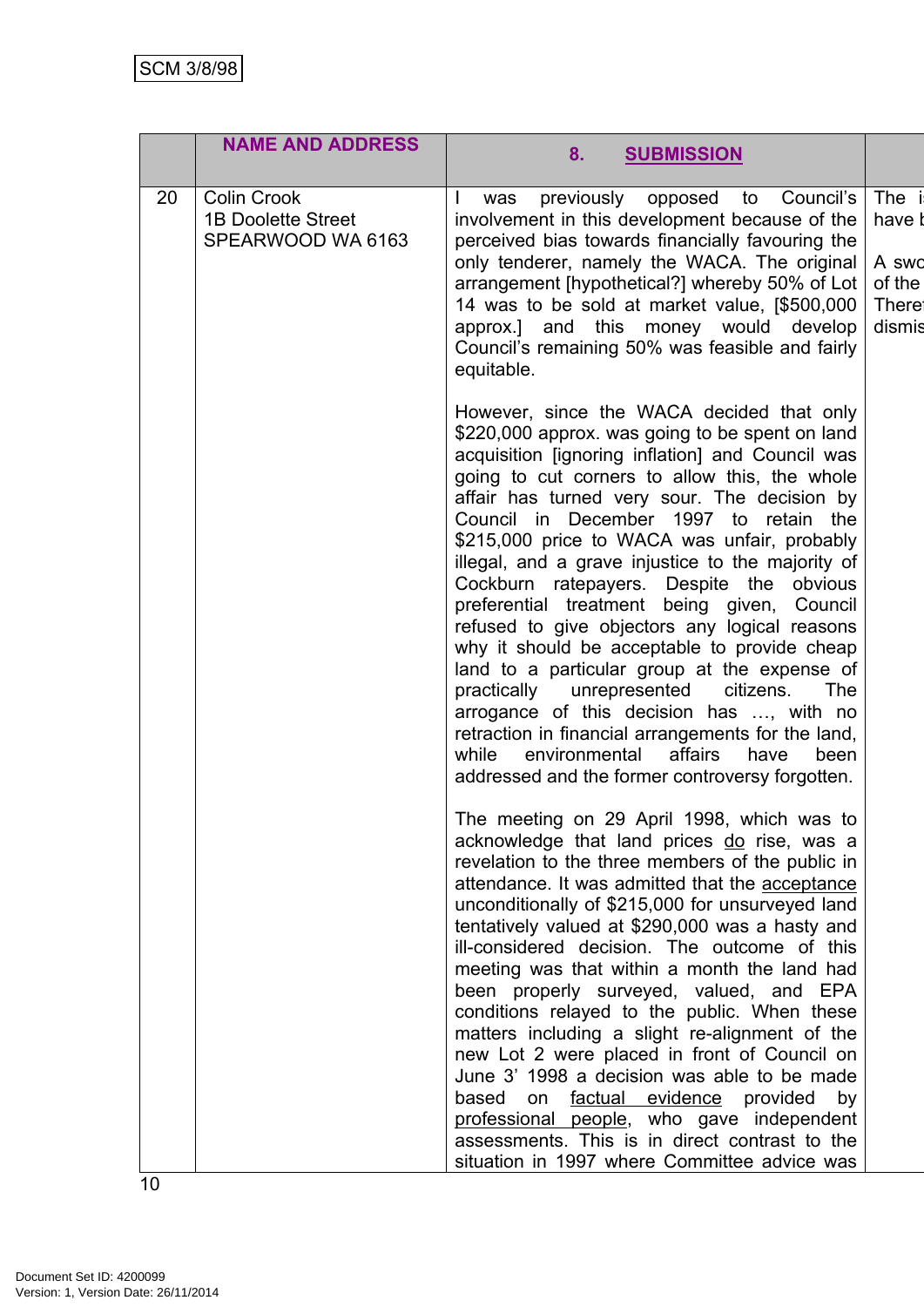| overruled by discussion hidden from public                                                                                                                                                                                                                                                                                                                                                                                                                                                                                                                                                                                                                                                                                                                                                                                                                                                                                                                                                                                                                                                                      |
|-----------------------------------------------------------------------------------------------------------------------------------------------------------------------------------------------------------------------------------------------------------------------------------------------------------------------------------------------------------------------------------------------------------------------------------------------------------------------------------------------------------------------------------------------------------------------------------------------------------------------------------------------------------------------------------------------------------------------------------------------------------------------------------------------------------------------------------------------------------------------------------------------------------------------------------------------------------------------------------------------------------------------------------------------------------------------------------------------------------------|
| scrutiny, and a discount given for no moral                                                                                                                                                                                                                                                                                                                                                                                                                                                                                                                                                                                                                                                                                                                                                                                                                                                                                                                                                                                                                                                                     |
| reason.                                                                                                                                                                                                                                                                                                                                                                                                                                                                                                                                                                                                                                                                                                                                                                                                                                                                                                                                                                                                                                                                                                         |
| With respect to the meeting on June 3' 1998 and<br>the decision taken, I can see no point in<br>disputing that Council has, after progressing this<br>matter so far, taken the only route open to it. To<br>otherwise would not only disappoint<br>vote<br>expectations so long held, but would be an<br>admission that the past five years work has<br>been wasted.<br>My only concern, is the morality of using Council<br>officers expertise to legally keep the cost of the<br>land to be sold at WACA's original<br>1995<br>valuation [i.e. \$10/m sq.]. Other ratepayers may<br>wonder why Council, as a whole allegedly acting<br>in their financial interests, actively assists in<br>helping the buyer to beat down the price. I admit<br>that the EPA conditions do appear to reduce the<br>value of the conservation land, but this only<br>leads on to ask why Council is selling such<br>fragile and precious virgin bushland. Especially<br>when just up the road land zoned residential and<br>worth \$11 m sq. is being sought after by Council<br>and some bushlovers to remain in its natural |
| state.                                                                                                                                                                                                                                                                                                                                                                                                                                                                                                                                                                                                                                                                                                                                                                                                                                                                                                                                                                                                                                                                                                          |
| I'm told that some groups are still determined to<br>oppose this land sale and development on<br>mainly issues, which have been decided over<br>the past two years. This is typical for Cockburn,<br>and although I personally still feel that the<br>majority of residents will be financing a complex<br>that will benefit a limited group further opposition<br>is <u>futile</u> . Perhaps in a couple of years time when<br>the real financial burden becomes apparent<br>more discussion will be warranted.                                                                                                                                                                                                                                                                                                                                                                                                                                                                                                                                                                                                |
| To sum up, I agree that it is best that the<br>sale/development goes ahead as quickly as<br>possible following the June 3'<br>decision<br>thereappears to be little to prevent this<br>happening, although the financial loss to<br>Cockburn ratepayers will need to be admitted<br>somewhere down the track. Also the morality of<br>providing a second social centre for a Cockburn<br>population of 978 needs some explaining.                                                                                                                                                                                                                                                                                                                                                                                                                                                                                                                                                                                                                                                                               |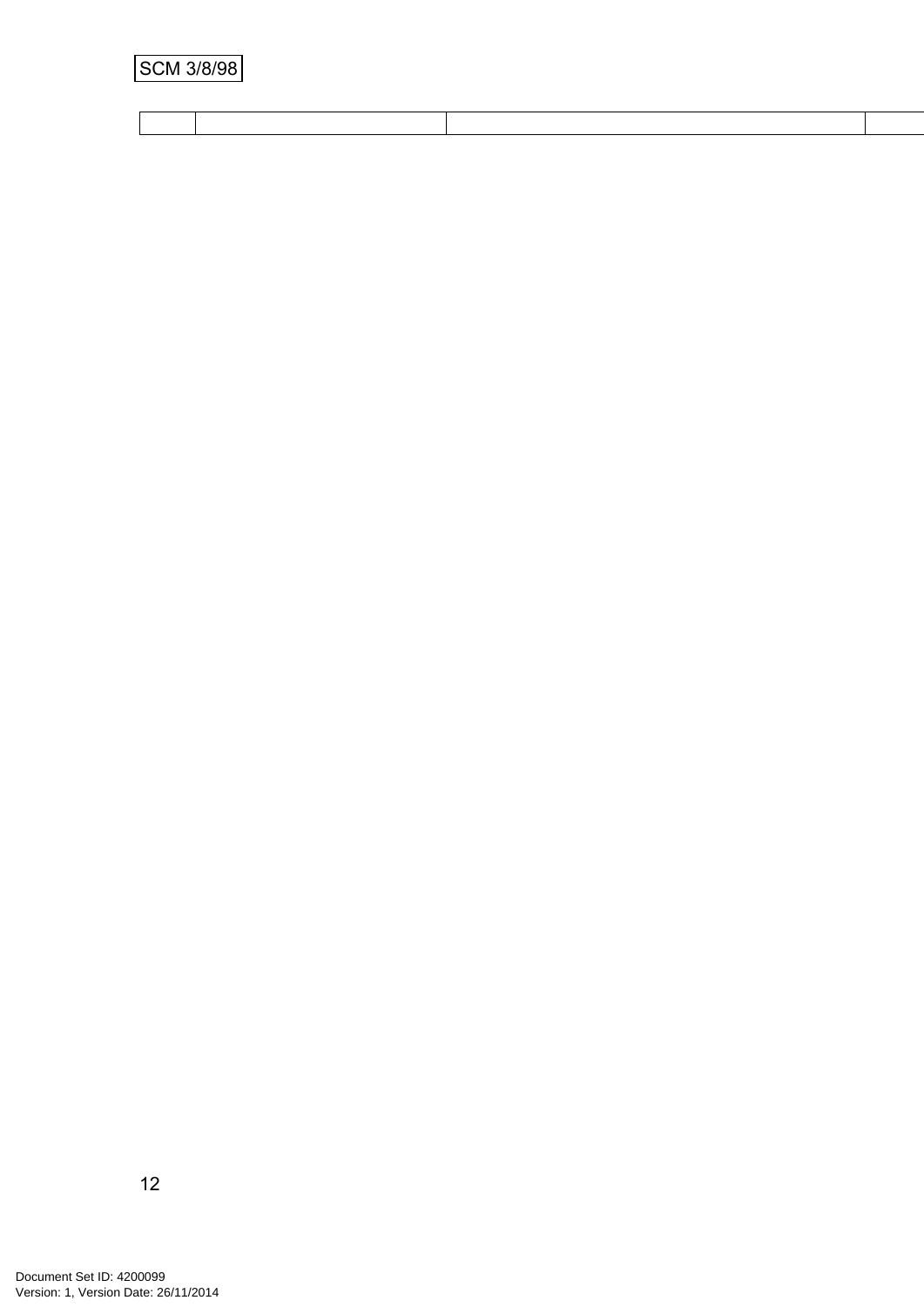|    | <b>NAME AND ADDRESS</b>                                        | 10.<br><b>SUBMISSION</b>                                                                                                                                                                            |        |
|----|----------------------------------------------------------------|-----------------------------------------------------------------------------------------------------------------------------------------------------------------------------------------------------|--------|
| 21 | M & M Borovac<br><b>18 Barrett Street</b><br>SPEARWOOD WA 6163 | Further to the advertised proposal for the<br>development of the above [Lot 14 Progress Dve,<br>Bibra Lake] property we wish to make the<br>following comments.                                     | The st |
|    |                                                                | 1. The development is one which is needed in<br>the area given the large following it will<br>attract.                                                                                              |        |
|    |                                                                | 2. It represents a significant contribution in<br>terms of culture, sport and recreation to the<br>area.                                                                                            |        |
|    |                                                                | 3. The proposal does not go far enough in that<br>it should include the immediate development<br>of the junior sporting fields.                                                                     |        |
|    |                                                                | 4. The proposal is at least a contribution to the<br>broader community in the Cockburn Area<br>rather than merely a commercial venture<br>which only contribute to a small part of the<br>community |        |
|    |                                                                | We strongly urge the council to support this<br>proposal and to complete it as it is and if it can<br>to extend it to cover the junior sporting area.                                               |        |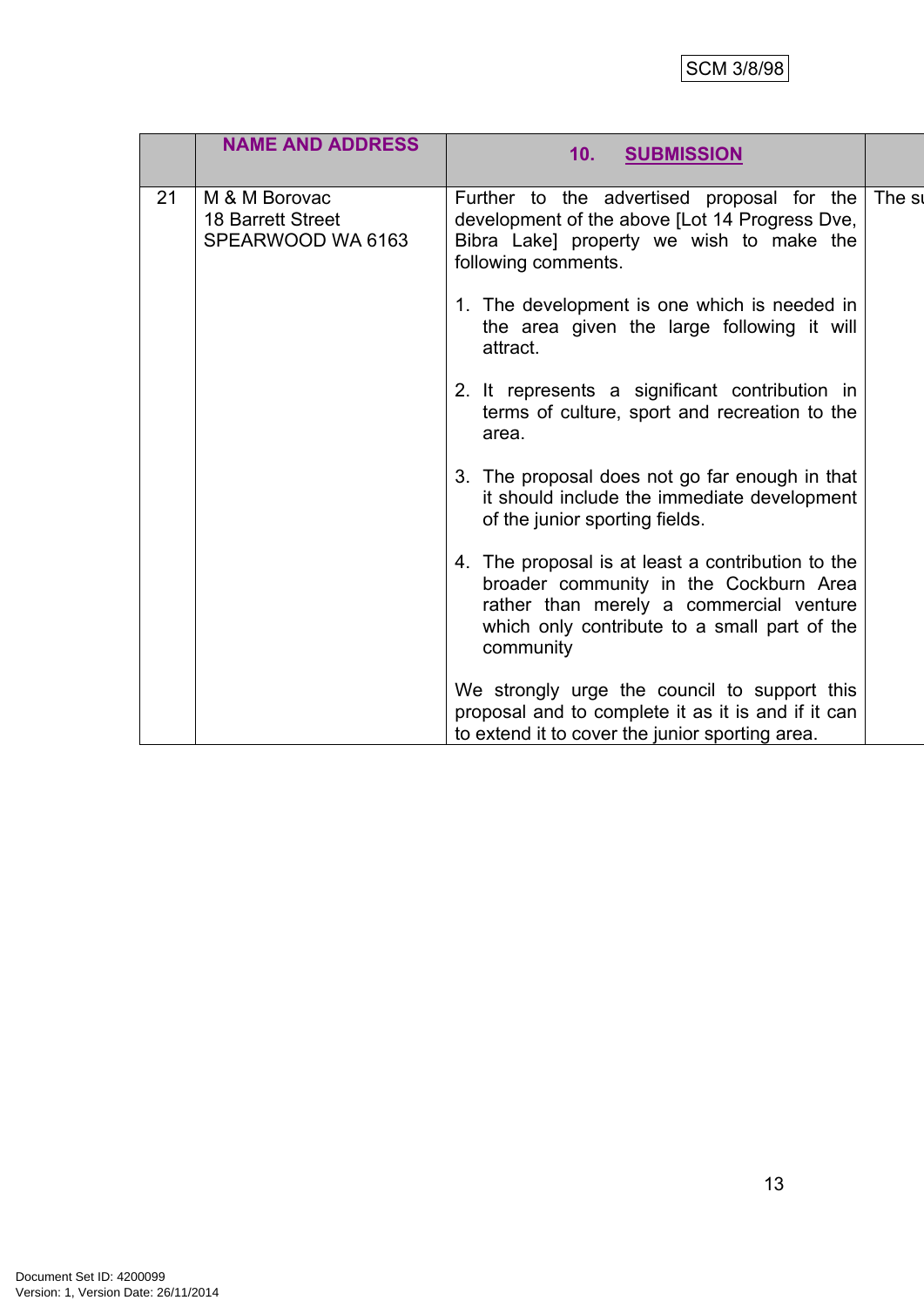|    | <b>NAME AND ADDRESS</b>                                                                               | 12.<br><b>SUBMISSION</b>                                                                                                                                                                                                                                                                                                                                                                                                                                                                                                                                                                                                                                                                                                                                                                                                                                                                                                |                                                                                                                                                                                 |
|----|-------------------------------------------------------------------------------------------------------|-------------------------------------------------------------------------------------------------------------------------------------------------------------------------------------------------------------------------------------------------------------------------------------------------------------------------------------------------------------------------------------------------------------------------------------------------------------------------------------------------------------------------------------------------------------------------------------------------------------------------------------------------------------------------------------------------------------------------------------------------------------------------------------------------------------------------------------------------------------------------------------------------------------------------|---------------------------------------------------------------------------------------------------------------------------------------------------------------------------------|
| 22 | Ivan & Irene Jakovich<br>7 Recreation Road<br><b>HAMILTON HILL WA 6163</b>                            | We have been living in City of Cockburn since<br>1950 and we are very enthusiastic Soccer<br>followers, therefore we strongly support the<br>project of Soccer Stadium being built on Lot 14<br>Progress Drive BIBRA-LAKE, together with club-<br>house where we can meet with other people of<br>all nationality and reminiscent the old times.                                                                                                                                                                                                                                                                                                                                                                                                                                                                                                                                                                        | The st                                                                                                                                                                          |
| 23 | P & A Yugovich<br>44 Kent Street<br>SPEARWOOD WA 6163                                                 | We refer to the proposal for the development of<br>the above property [Progress Dve, Bibra Lake].<br>We wish to express our support for the proposal<br>and feel it will greatly contribute to the cultural<br>and recreational requirements of the area.<br>It is pleasing such a development will proceed in<br>the area.                                                                                                                                                                                                                                                                                                                                                                                                                                                                                                                                                                                             | The st                                                                                                                                                                          |
| 24 | Mrs V L Oliver<br>Coolbellup<br>Community<br>Association Inc<br>8 Malvolio Road<br>COOLBELLUP WA 6163 | The Coolbellup Community Association and<br>ratepayers of the North Ward firmly object to the<br>above Land transaction.<br>a. There are too many Soccer grounds in this<br>area that are under utilized and the added<br>upkeep is too expensive.<br>b. The price is too low and if Adventure World<br>in the adjacent lot was given first preference<br>the cost to council and ratepayers would be<br>minimal to what is suggested and would<br>benefit the whole of the community and<br>create a larger scope for tourism.<br>c. With the high risk of vandalism in this area<br>who will pay for the security as Adventure<br>World has to employ security 7 days a week<br>24 hours of the day even when the season is<br>finished.<br>d. The future cost are too high and there are no<br>figures as to the cost of carparks in the<br>WACA column so are the<br>ratepayers<br>expected to foot this cost also. | The c<br>groun<br>Croati<br>A sw<br>Gener<br>propo:<br>resolv<br>other<br>ice sl<br>establ<br>facilitie<br>Assoc<br>Cound<br>securi<br>own.<br>Such<br>costs<br>propo:<br>Major |
|    |                                                                                                       | Environmentally council is aware of the $\vert$ All<br>е.                                                                                                                                                                                                                                                                                                                                                                                                                                                                                                                                                                                                                                                                                                                                                                                                                                                               |                                                                                                                                                                                 |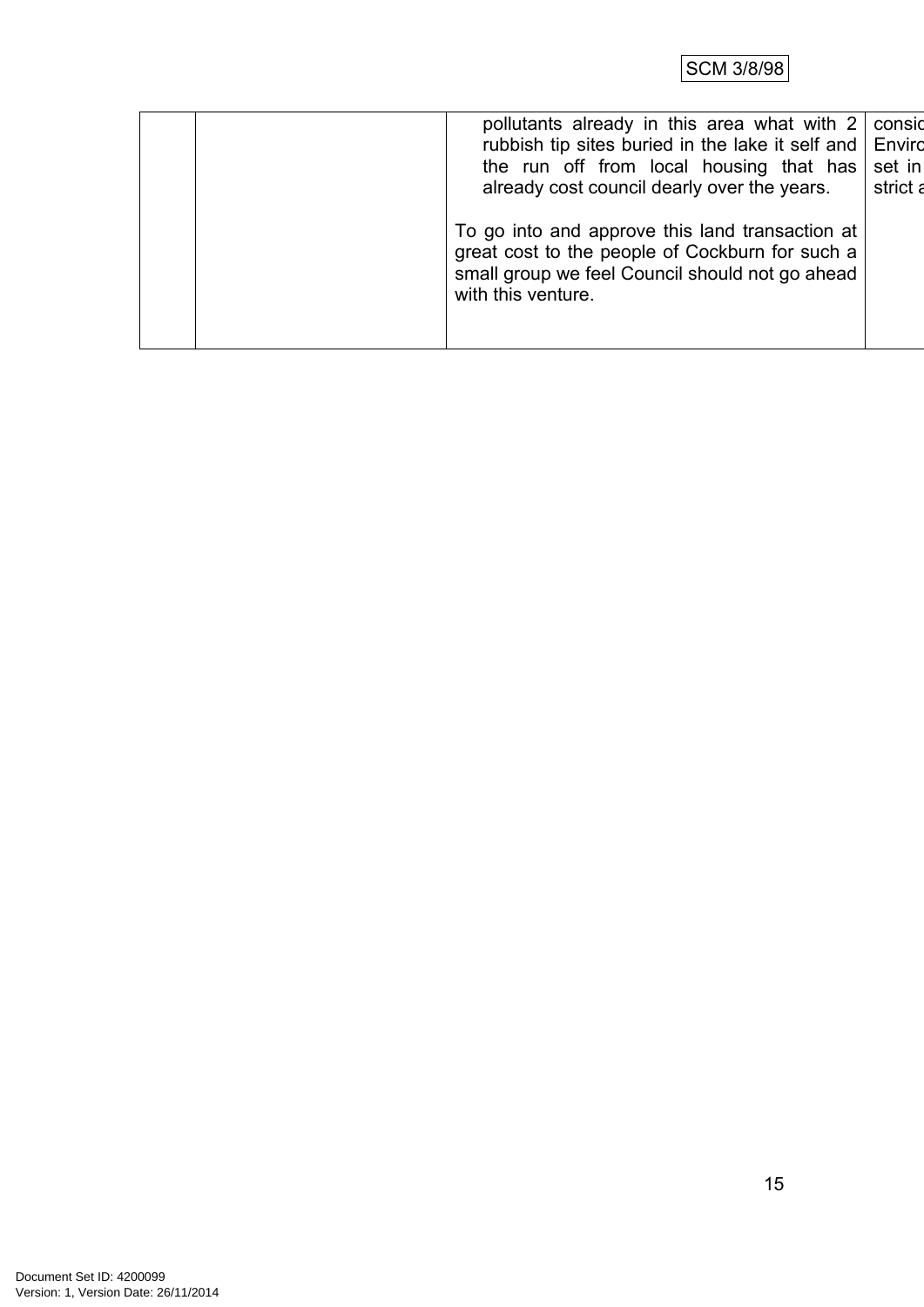|    | <b>NAME AND ADDRESS</b>                                                                                                                                                                                                                                                                                   | 14.<br><b>SUBMISSION</b>                                                                                                                                                                                                                                                                                                                                                                                                                                                                                                                                                                           |                                                                                                           |
|----|-----------------------------------------------------------------------------------------------------------------------------------------------------------------------------------------------------------------------------------------------------------------------------------------------------------|----------------------------------------------------------------------------------------------------------------------------------------------------------------------------------------------------------------------------------------------------------------------------------------------------------------------------------------------------------------------------------------------------------------------------------------------------------------------------------------------------------------------------------------------------------------------------------------------------|-----------------------------------------------------------------------------------------------------------|
| 25 | S & K Crook<br>182 Bibra Drive<br><b>BIBRA LAKE WA</b><br>K Browning & V Baston<br>184 Bibra Drive<br><b>BIBRA LAKE WA</b><br>K Jeyan<br>180 Bibra Drive<br><b>BIBRA LAKE WA</b><br>S Shaw<br>186 Bibra Drive<br><b>BIBRA LAKE WA</b><br><b>B &amp; M Collins</b><br>3A Prout Way<br><b>BIBRA LAKE WA</b> | We, the undersigned, being residents of Bibra<br>Drive near the junction with Progress Drive, wish<br>to outline our deep concern with regard to<br>certain aspects of the development on Lot 14<br>Progress Drive, Bibra Lake, of the proposed<br><b>WACA Soccer Pitch and surrounds.</b><br>1. CAR PARKING<br>Capacity Crowd of 5000 spectators could<br>$\bullet$<br>generate up to 2000 cars<br>"Crowd of 1000" (quoted by WACA as being<br>$\bullet$<br>a more likely future) could generate 400 cars<br>- where will they be housed and will access<br>be via Progress Drive? If not, where? | The d<br>is for<br>numb<br>freque<br><b>The</b><br>freque<br>roads<br>the p<br>Progre<br>at the<br>of Adv |
|    | M Leaver<br>3B Prout Way<br><b>BIBRA LAKE WA</b>                                                                                                                                                                                                                                                          | <b>NOISE FACTOR</b><br>2.<br>Will night matches be played?<br>$\bullet$<br>Will there be a curfew on social activities<br>$\bullet$<br>held at the club-rooms after night matches, if<br>so what is the latest hour residents of Bibra<br>Drive can expect to be disturbed after<br>retiring for the night by traffic noise and<br>headlights from cars leaving the area?                                                                                                                                                                                                                          | Possil<br>match<br>comm<br>facility<br><b>There</b><br>activiti<br>within<br>require<br>other :           |
|    |                                                                                                                                                                                                                                                                                                           | <b>STAGE1: SENIOR SOCCER PITCH</b><br>3.<br>Will this be available at any time for the of<br>juniors until Stage 2 proceeds "as and when<br>the need arises"?                                                                                                                                                                                                                                                                                                                                                                                                                                      | The r<br>subjed<br>W.A.C<br>clubs<br>Lesse<br>the pl<br>(playir<br>beyon<br>availa<br>organi<br>arrand    |
|    |                                                                                                                                                                                                                                                                                                           |                                                                                                                                                                                                                                                                                                                                                                                                                                                                                                                                                                                                    |                                                                                                           |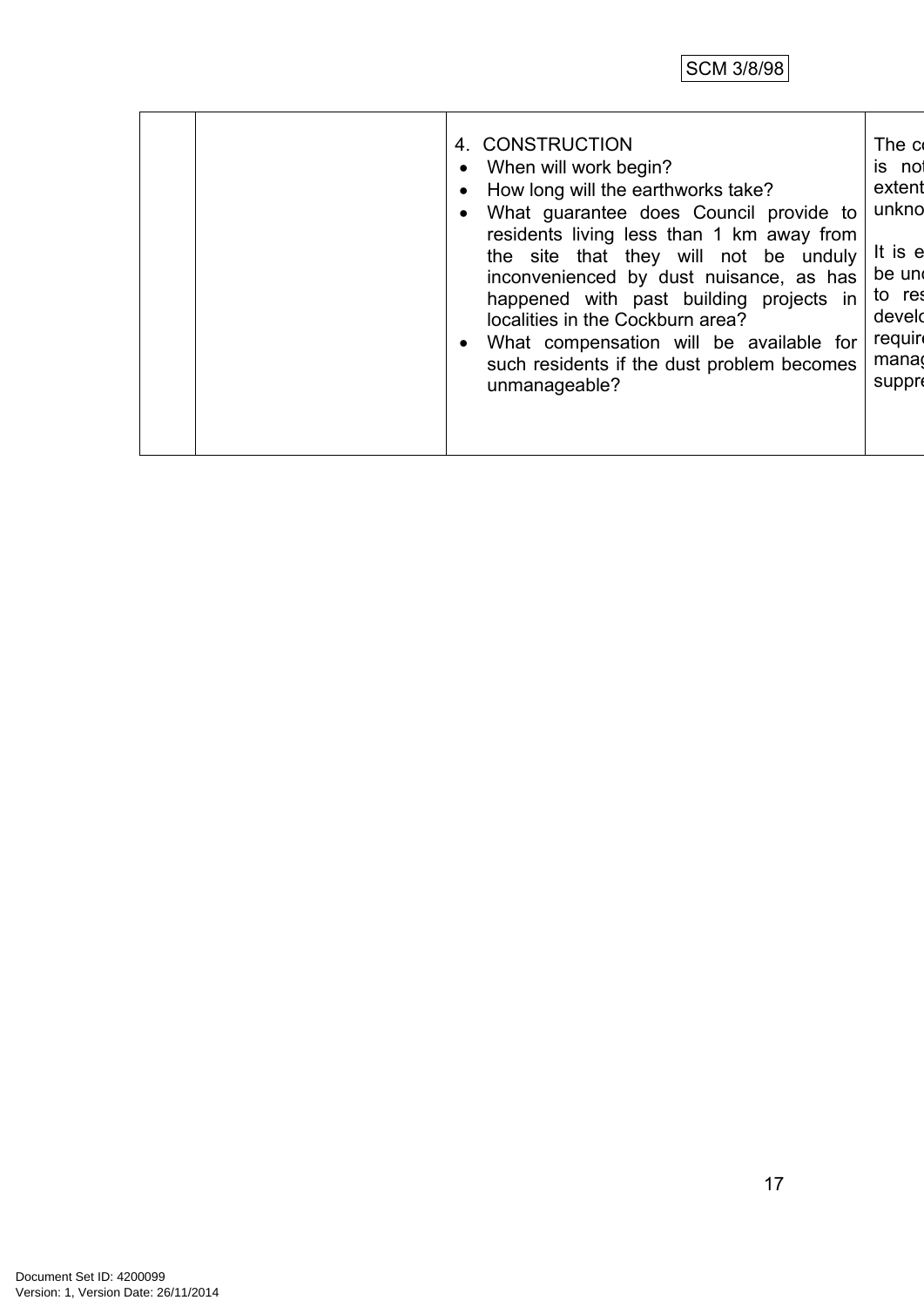|    | <b>NAME AND ADDRESS</b>                                                                                               | 16.<br><b>SUBMISSION</b>                                                                                                                                                                                                                                                                                                                                                                                                  |  |
|----|-----------------------------------------------------------------------------------------------------------------------|---------------------------------------------------------------------------------------------------------------------------------------------------------------------------------------------------------------------------------------------------------------------------------------------------------------------------------------------------------------------------------------------------------------------------|--|
| 26 | D Moreton<br>Cockburn Newsagency<br><b>Hamilton Shopping Plaza</b><br>Rockingham Road<br><b>HAMILTON HILL WA 6163</b> | I am following with interest the development The su<br>regarding lot 14 Progress Drive Bibra Lake.<br>lhave never ever in my life come across so<br>much discrimination against anyone as it is<br>against WACA, an association of hard working,<br>honest and proud Australians of Croatian origin.                                                                                                                      |  |
|    |                                                                                                                       | The local newspaper, Cockburn Gazette, should<br>be ashamed of their biased reporting not giving<br>this group of Cockburn ratepayers a fair go.<br>Their views were never given prominence it<br>deserved. There was never sufficient reporting<br>on the advantages of the proposed project. Most<br>of the reporting represented a small group of<br>people who are for the wrong reasons against<br>this development. |  |
|    |                                                                                                                       | On many occasions, WACA wished to address<br>environmental<br>the<br><b>issues</b><br>and<br>make<br>a<br>development that would enhance the area that<br>was neglected for far too long, but instead of<br>giving them the needed support they were faced<br>with many unnecessary problems. After some<br>four [4] years don't you think it is about time to<br>do the right thing?                                     |  |
|    |                                                                                                                       | The majority of Australians want to live in<br>harmony and I am sure that most of the<br>ratepayers are behind this project. All they want<br>is a place where they can meet, be happy and<br>enjoy the freedom this country guaranteed then<br>upon arrival in Australia.                                                                                                                                                |  |
|    |                                                                                                                       | WACA was confronted with double standards<br>brought forward by small groups of people.<br>Therefore, calls to keep this land, as public open<br>space seems to be only a smoke screen for<br>other parties who wanted this land<br>for<br>commercial purposes. How can someone so<br>strongly promote that this land be left for public                                                                                  |  |
|    |                                                                                                                       | open space and say nothing when Adventure<br>World and ice skating rink representatives<br>wanted this land for their expansion. They did<br>not object to such proposed commercialization<br>of this land. The expansion of Adventure World<br>and the building of an ice skating rink means                                                                                                                             |  |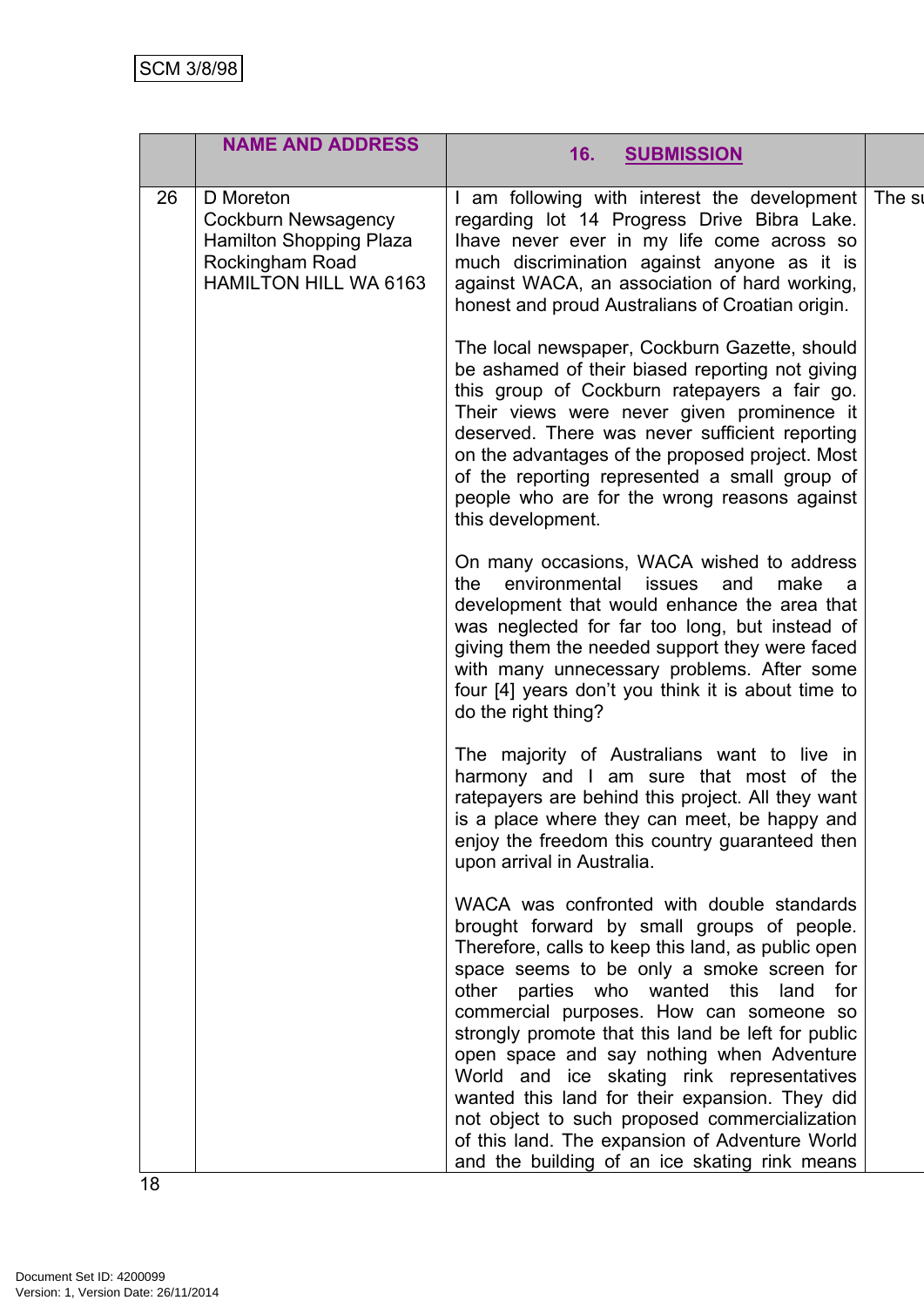| erecting a fence around whole of the land, which<br>also means no public, open space unless you<br>pay entrance fees.                                                                                                                                                                                                                                                                                                                                                                                                                                                                                                 |
|-----------------------------------------------------------------------------------------------------------------------------------------------------------------------------------------------------------------------------------------------------------------------------------------------------------------------------------------------------------------------------------------------------------------------------------------------------------------------------------------------------------------------------------------------------------------------------------------------------------------------|
| May I say that the proposed WACA project is as<br>far as possible a true public open space project.<br>This is a tremendous development, and it is<br>about time for the Council to wake up to their<br>responsibilities and make the Bibra Lake area<br>more accessible to the people. It is also<br>important tonote that it would be great if more<br>community groups built something with their own<br>money and that way save lots of ratepayers<br>money which can be used for other purposes. In<br>addition, this project especially junior soccer will<br>bring life to the long neglected Bibra Lake Area. |
| My message is to the so called environmental<br>conciseness people, why didn't you object to the<br>council's decisions some 25 years ago to use<br>the Bibra Lake foreshore for a rubbish tip?                                                                                                                                                                                                                                                                                                                                                                                                                       |
| My message to some Councillors is, why did you<br>proposed the land to the WACA in first place<br>and why did you give hope to WACA by<br>unanimously voting to approve the project and<br>now some of you are trying to wreck it. That is<br>neither for nor honest and very un Australian.                                                                                                                                                                                                                                                                                                                          |
| I am a proud Australian and I am proud to live in<br>Cockburn's multicultural community. We all<br>together respect each other and that is how it<br>ought to be.                                                                                                                                                                                                                                                                                                                                                                                                                                                     |
| believe that you Mr Brown have the<br>L<br>responsibility to bring my views to your<br>Councillors and show some leadership in this<br>matter.                                                                                                                                                                                                                                                                                                                                                                                                                                                                        |
| Discrimination endured by WACA and the<br>patience they shown is to be admired. As it<br>appears to me, they believe in freedom and<br>democracy and for their enormous contribution<br>in the development of our city, they must be<br>given fair go. After all they are buying this land,<br>i.e. they are not getting it for nothing.                                                                                                                                                                                                                                                                              |
| In conclusion I just like to add that I wish WACA<br>all the best, as they are a part of Cockburn's                                                                                                                                                                                                                                                                                                                                                                                                                                                                                                                   |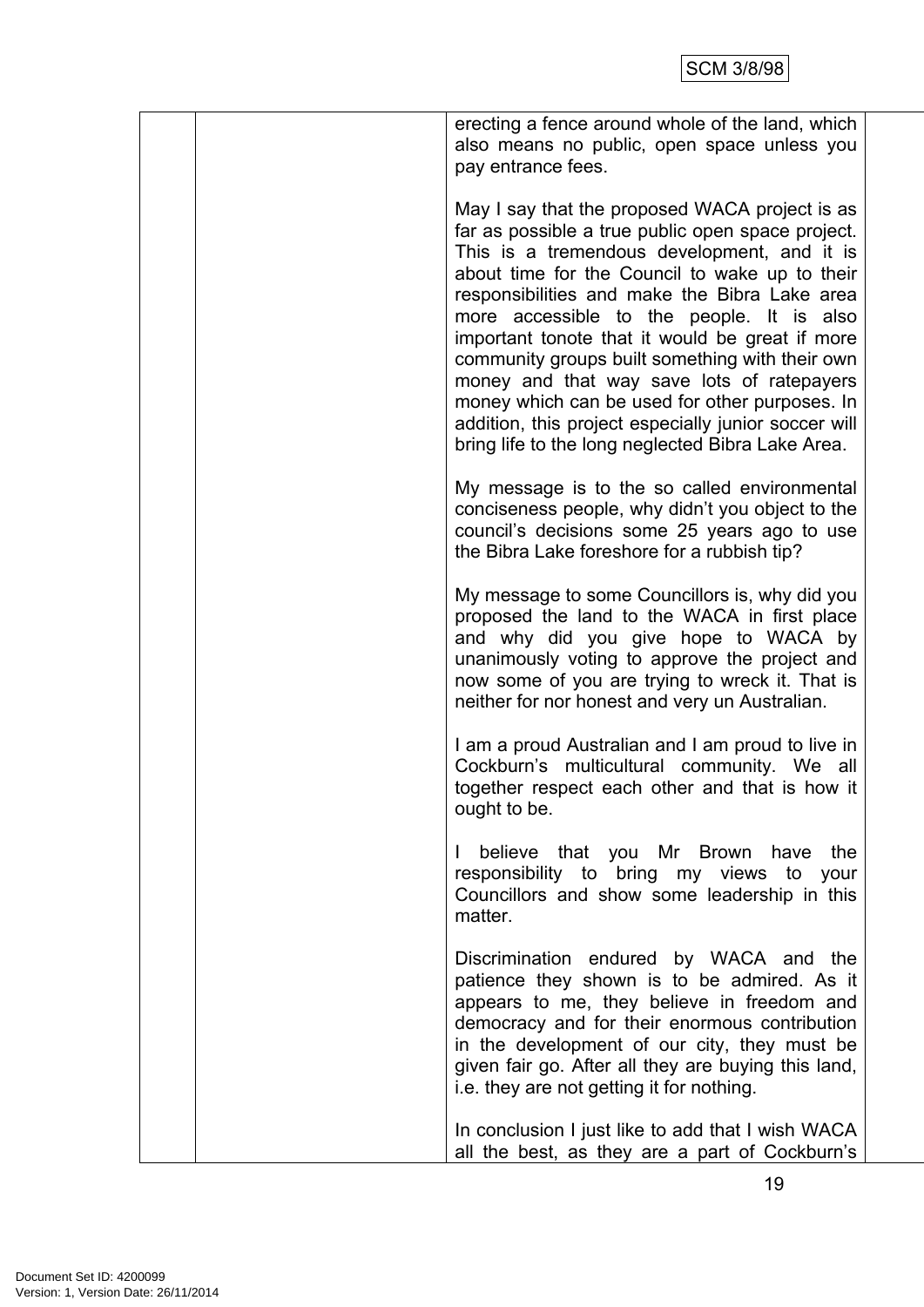|  | harmonious                | communities | where | there | <b>IS</b> | no |  |
|--|---------------------------|-------------|-------|-------|-----------|----|--|
|  | place for racist bigotry. |             |       |       |           |    |  |

|                                                    | <b>WACA</b><br><b>COSTS</b> | <b>COUNCIL</b><br><b>PRESENT</b> | <b>BUDGET</b><br>1998/99 | <b>FUTURE</b><br><b>COSTS</b> |
|----------------------------------------------------|-----------------------------|----------------------------------|--------------------------|-------------------------------|
|                                                    |                             | <b>COSTS</b>                     |                          |                               |
|                                                    | \$                          | \$                               | \$                       | \$                            |
| 18.                                                |                             |                                  |                          |                               |
| <b>Land Acquisition</b>                            | 220,000.00                  |                                  |                          |                               |
| <b>Stamp Duty</b>                                  | 7,000.00                    |                                  |                          |                               |
| Electricity                                        | 12,000.00                   |                                  | 6,000.00                 |                               |
| Sewerage                                           | 34,000.00                   |                                  | 66,000.00                |                               |
| Water                                              | 65,000.00                   |                                  |                          |                               |
| Landscaping                                        | 44,000.00                   |                                  |                          |                               |
| <b>Consultant's Fees</b>                           |                             | 30,000.00                        | 8,000.00                 |                               |
| <b>CER</b>                                         | 4,307.00                    | 4,308.00                         |                          |                               |
| <b>Heritage Survey</b>                             | 5,159.00                    | 5,159.00                         |                          |                               |
| <b>Survey Costs</b>                                | 1,800.00                    | 1,800.00                         |                          |                               |
| <b>NIMP</b>                                        | 1,308.00                    | 1,307.00                         |                          |                               |
| <b>Concept Additional Work</b>                     | 1,050.00                    | 1,050.00                         |                          |                               |
| <b>Engineering Plan</b><br>Landscape & Site Access | 1,800.00<br>1,500.00        |                                  |                          |                               |
| Plan                                               |                             |                                  |                          |                               |
| Contingency                                        | 1,700.00                    |                                  |                          |                               |
| Lot 3 Earthworks                                   |                             |                                  | 50,000.00                |                               |
| Site Cleaning                                      |                             |                                  | 20,000.00                |                               |
| Revegetation                                       | 87,100.00                   |                                  | 38,700.00                |                               |
| <b>Conveyancing Fees</b>                           |                             | 400.00                           |                          |                               |
| <b>Legal Costs</b>                                 | 1,000.00                    | 556.00                           |                          |                               |
| <b>Valuation Fees</b>                              |                             | 804.00                           |                          |                               |
| <b>Project Management</b>                          |                             | 19,000.00                        | 10,000.00                |                               |
| <b>Bores</b>                                       | 32,000.00                   |                                  |                          | 32,000.00                     |
| Reticulation                                       | 32,500.00                   |                                  |                          | 73,000.00                     |
| <b>Construct Playing Fields</b>                    |                             |                                  |                          | 203,200.00                    |
| Car Park                                           |                             |                                  |                          | 20,000.00                     |
| Changerooms                                        |                             |                                  |                          | 250,000.00                    |
| Drainage Swail                                     |                             |                                  |                          | 5,000.00                      |
| <b>Pine Bollards</b>                               |                             |                                  | 5,000.00                 |                               |
| <b>Goal Posts</b>                                  |                             |                                  |                          | 4,000.00                      |
| <b>Headworks Charges</b>                           | 4,000.00                    |                                  | 8,000.00                 |                               |
| <b>Drainage Headworks</b>                          | 750.00                      |                                  | 750.00                   |                               |
| <b>Lease Costs</b>                                 | 3,000.00                    |                                  |                          |                               |
| Contingency                                        |                             |                                  | 10,000.00                | 30,000.00                     |